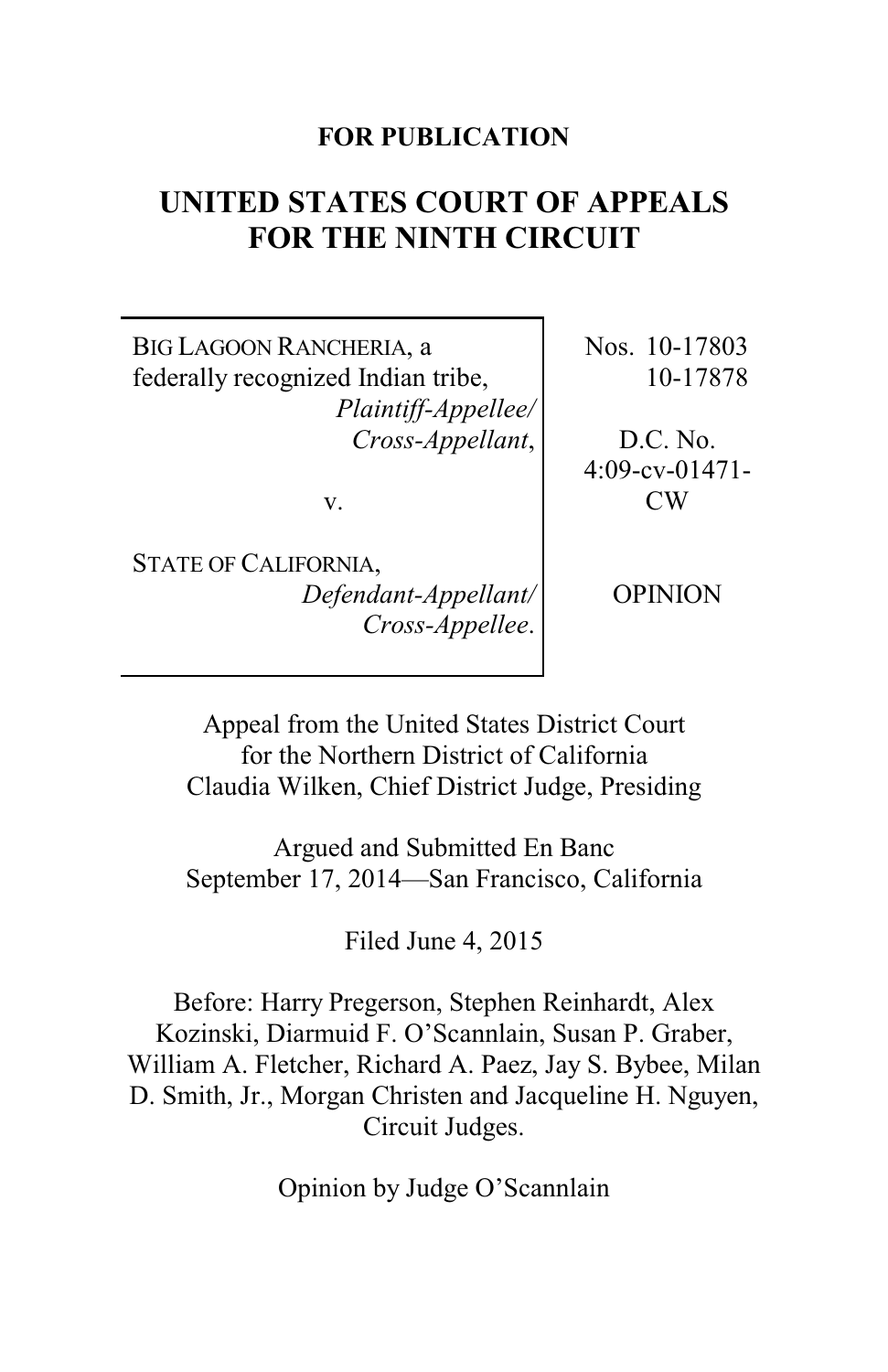# **SUMMARY\***

## **Indian Gaming Regulatory Act**

The en banc court affirmed the district court's summary judgment in favor of a tribe that alleged that the State of California had failed to negotiate in good faith for a gaming compact under the Indian Gaming Regulatory Act for Class III gaming on a parcel of land taken into trust for the tribe by the Bureau of Indian Affairs.

Rejecting California's argument that the tribe lacked standing to compel it to negotiate in good faith under the IGRA, the en banc court held that the State's argument amounted to an improper collateral attack on the BIA's decisions to take the parcel of land into trust and to designate the tribe as a federally recognized Indian tribe.

The en banc court held that the district court did not abuse its discretion in failing to grant a continuance for additional discovery under Fed. R. Civ. P. 56(f).

The en banc court dismissed the tribe's cross-appeal as moot.

**<sup>\*</sup>** This summary constitutes no part of the opinion of the court. It has been prepared by court staff for the convenience of the reader.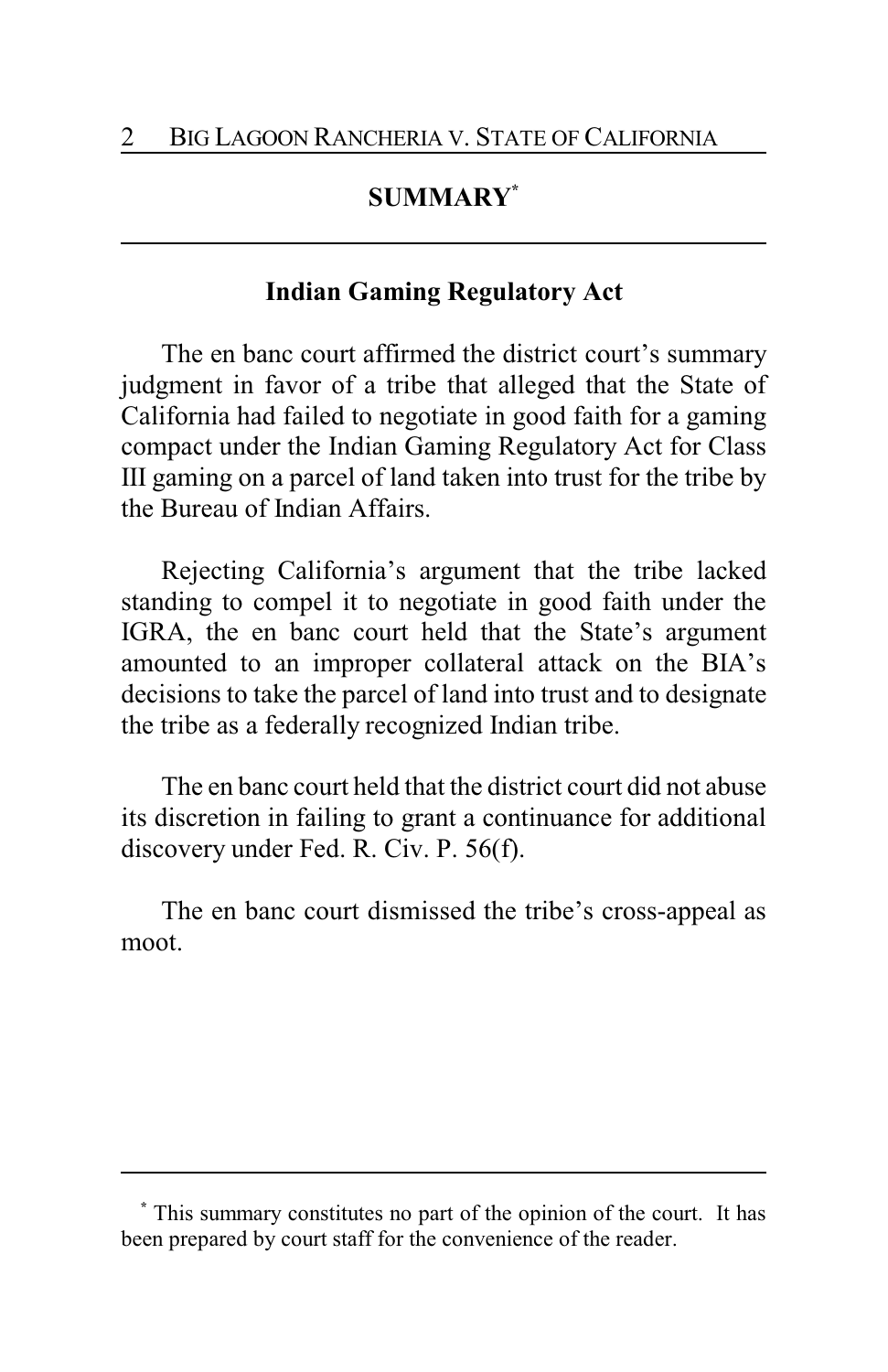# **COUNSEL**

Michael A. Pollard, Baker & McKenzie, Chicago, Illinois, argued the cause for the plaintiff-appellee/cross-appellant. Bruce H. Jackson, Baker & McKenzie, San Francisco, California filed the briefs for the plaintiff-appellee/crossappellant Big Lagoon Rancheria. With him on the briefs were Peter J. Engstrom and Irene V. Gutierrez, San Francisco, California.

Peter H. Kaufman, Deputy Attorney General for the State of California, San Diego, California, argued the cause for defendant-appellant/cross-appellee the State of California. Kamala D. Harris, Attorney General of California, filed the briefs for the defendant-appellant/cross-appellee. With her on the briefs were Sara J. Drake, Senior Assistant Attorney General, and Randall A. Pinal, Deputy Attorney General, San Diego, California.

Samuel Hirsch, Acting Assistant Attorney General, Washington, D.C., argued the cause for amicus curiae the United States of America. Robert G. Dreher, ActingAssistant Attorney General filed the brief on behalf of amicus curiae the United States of America in support of the plaintiffappellee/cross-appellant. With him on the brief were Jennifer Turner and Rebecca Ross, Office of the Solicitor, U.S. Department of the Interior, Washington, D.C., and Amber B. Blaha, Elizabeth A. Peterson, and Kate R. Bowers, United States Department of Justice, Environmental & Natural Resources Division, Washington, D.C.

Kenneth J. Pfaehler, Dentons US LLP, Washington, D.C., filed the brief on behalf of amici curiae National Congress of American Indians, United South and Eastern Tribes, Inc., and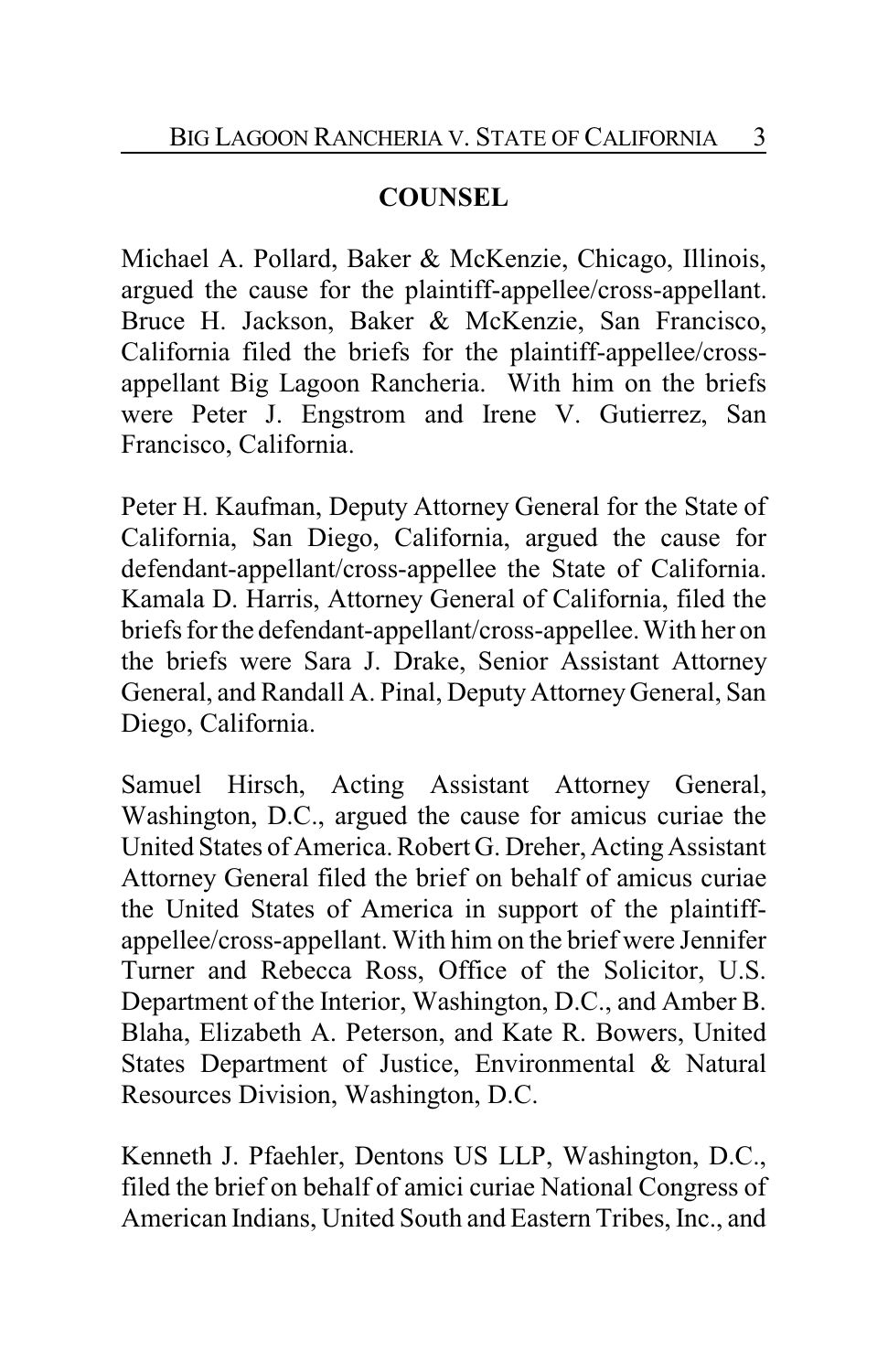The Navajo Nation in support of plaintiff-appellee/crossappellant. With him on the brief were V. Heather Sibbison and Samuel F. Daughety, Dentons US LLP, Washington, D.C., and Riyaz A. Kanji, Kanji & Katzen PLLC, Ann Arbor, Michigan.

Dorothy Ann Alther, California Indian Legal Services, Escondido, California, filed the brief on behalf of amici curiae California Indian Legal Services and California Association of Tribal Governments in support of plaintiffappellee/cross-appellant.

## **OPINION**

O'SCANNLAIN, Circuit Judge:

We must decide whether, in the course of negotiations under the Indian Gaming Regulatory Act, a state can challenge a Bureau of Indian Affairs decision to hold a parcel of land in trust for an Indian tribe and whether it can challenge the tribe's federally recognized status.

## I

### A

This litigation is between a small federally recognized Indian tribe which wishes to build and to operate a class III gaming casino and hotel on tribal trust land and the State of California, which seeks to regulate or to oppose such activity.

To regulate gaming on Indian lands, Congress enacted the Indian Gaming Regulatory Act, 25 U.S.C. §§ 2701 et seq.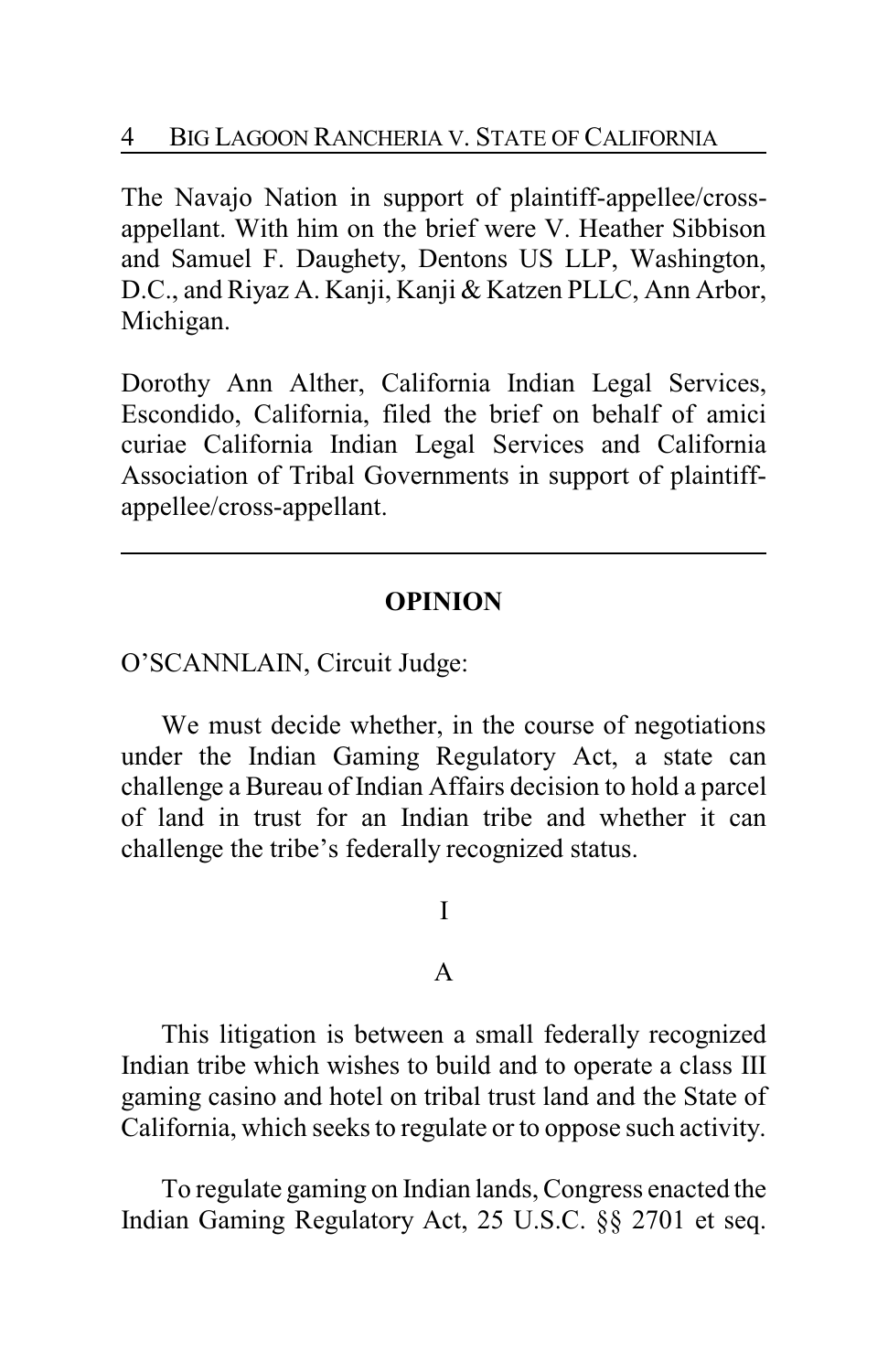(the "IGRA"), which created a "cooperative federalis[t]" framework that "balance[d] the competing sovereign interests of the federal government, state governments, and Indian tribes, by giving each a role in the regulatory scheme." *In re Indian Gaming Related Cases*, 331 F.3d 1094, 1096 (9th Cir. 2003) (quoting *Artichoke Joe's v. Norton*, 216 F. Supp. 2d 1084, 1092 (E.D. Cal. 2002)). The IGRA assigns authority to regulate gaming to tribal and state governments depending on the class of gaming involved.

Class I gaming includes "'social games solely for prizes of minimal value or traditional forms of Indian gaming engaged in by individuals as part of, or in connection with, tribal ceremonies or celebrations,' 25 U.S.C. § 2703(6), and its regulation is left exclusively within the jurisdiction of the Indian tribes, *id.* § 2710(a)(1)." *Id*. at 1096–97. "Class II gaming includes bingo . . . and certain card games . . . but excludes any banked card games, electronic games of chance, and slot machines." *Id.* at 1097. Class III gaming includes "all forms of gaming that are not class I gaming or class II gaming." 25 U.S.C. § 2703(8). Class III gaming, which is contemplated by the tribe here, often involves "the types of high-stakes games usually associated with Nevada-style gambling." *In re Indian Gaming Related Cases*, 331 F.3d at 1097.

#### B

The IGRA sets out detailed procedures for Indian tribes seeking to conduct class III gaming, which is allowed on Indian lands only if "conducted in conformance with a Tribal-State compact entered into by the Indian tribe and the State." 25 U.S.C.  $\frac{1}{2}$  2710(d)(1)(C). Negotiations for a gaming compact begin at the request of an "Indian tribe having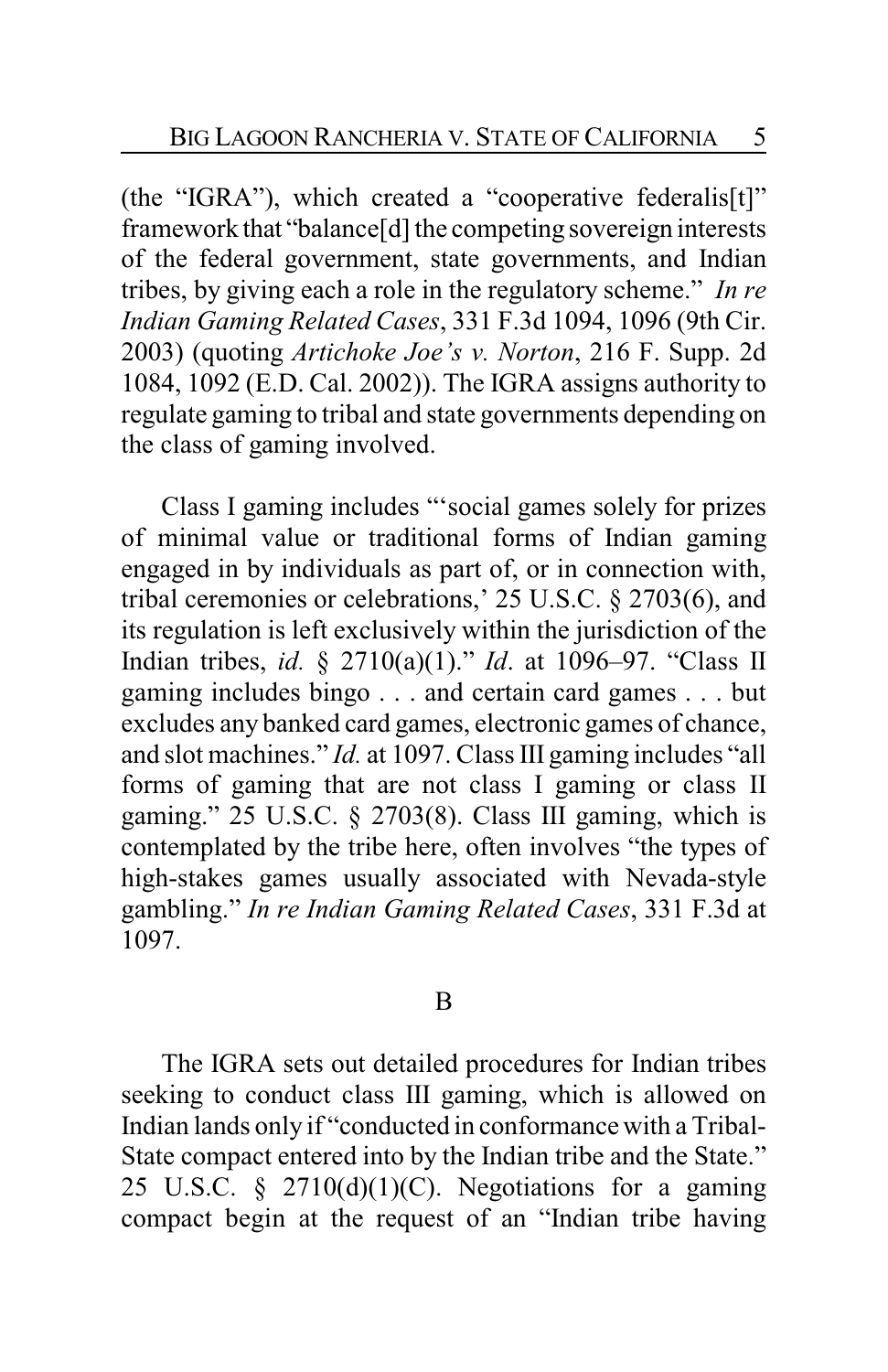jurisdiction over the Indian lands upon which a class III gaming activity is being conducted, or is to be conducted." *Id*.  $\S 2710(d)(3)(A)$ . The Indian tribe's request triggers the state's obligation to negotiate in good faith. *Id*.

If negotiations are successful, the tribe and the state will enter into a compact to allow class III gaming subject to the approval of the Secretary of the Interior. *Id*. § 2710(d)(3)(B). If negotiations are unsuccessful, the tribe can sue the state in district court. *Id*. § 2710(d)(7)(A)(I). If, in turn, the district court finds that the state has failed to negotiate in good faith, it must order the parties to reach an agreement. *Id*. § 2710(d)(7)(B)(iii). If no agreement is reached after 60 days, the court must order each party to submit a proposal to a court-appointed mediator, who selects the proposal that best comports with the IGRA and other federal laws. *Id*.  $$2710(d)(7)(B)(iv).$ 

Of course, gaming is confined to "Indian lands" and negotiations are begun by a tribe with jurisdiction over such lands. The IGRA defines "Indian lands" as "all lands within the limits of any Indian reservation" and "any lands title to which is . . . held in trust by the United States for the benefit of any Indian tribe or individual . . . and over which an Indian tribe exercises governmental power." *Id*. § 2703(4).

The Bureau of Indian Affairs (the "BIA") obtains authority to hold land in trust for Indian tribes from the Indian Reorganization Act, 25 U.S.C. §§ 461 et seq. (the "IRA"), under which the Secretary of the Interior is authorized "to acquire . . . any interest in lands . . . for the purpose of providing land for Indians" and to hold those lands "in trust for the Indian tribe or individual Indian for which the land is acquired." *Id*. § 465. Indians include "all persons of Indian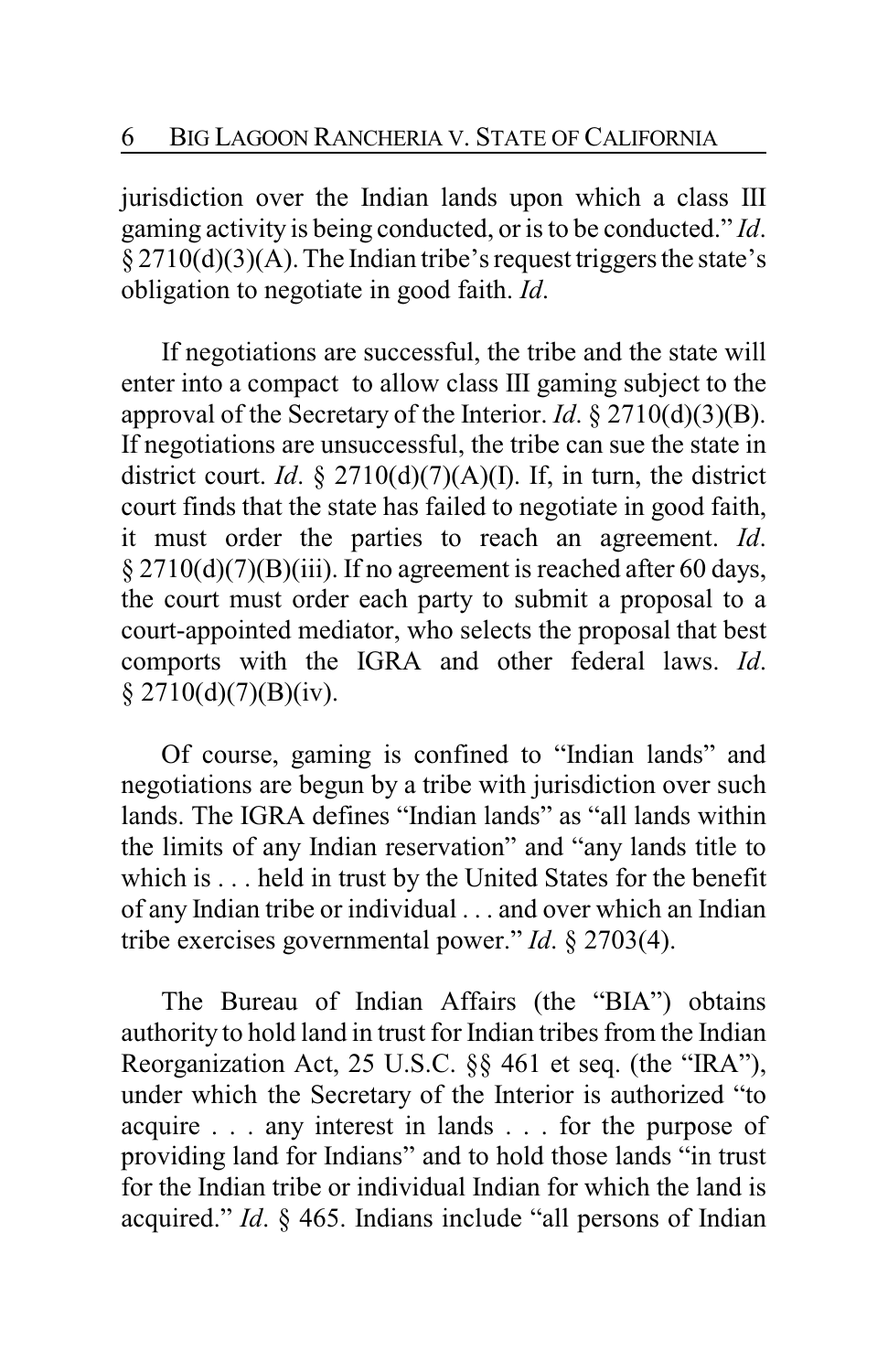descent who are members of any recognized Indian tribe now under Federal jurisdiction." *Id*. § 479.

### $\mathcal{C}$

Big Lagoon Rancheria is a federally recognized Indian tribe located on the shoreline of Big Lagoon near Trinidad in Humboldt County, California. It claims jurisdiction over two parcels of land adjacent to one another. One consists of nine acres purchased by the United States in 1918. The other consists of eleven acres taken into trust for Big Lagoon Rancheria by the BIA in 1994. Big Lagoon Rancheria seeks to operate a class III gaming casino and hotel on the elevenacre parcel held in trust for the tribe.

#### 1

In 1918, the BIA purchased the nine-acre parcel for James Charley and his family. Charley, an Indian whose family lived on the parcel, died soon thereafter, and his wife moved the rest of the family away. One of Charley's sons, Robert Charley, may have lived at Big Lagoon between 1942 and 1946, but the nine-acre parcel otherwise appears to have remained vacant. Later, in the late 1940s or early 1950s, Robert's nephew by marriage, Thomas Williams, and his family obtained the BIA's permission to camp on the land. Though they did not have a claim of ownership, they apparently constructed a home there.

The Williamses came to view the land as a "rancheria" eligible for termination under the California Rancheria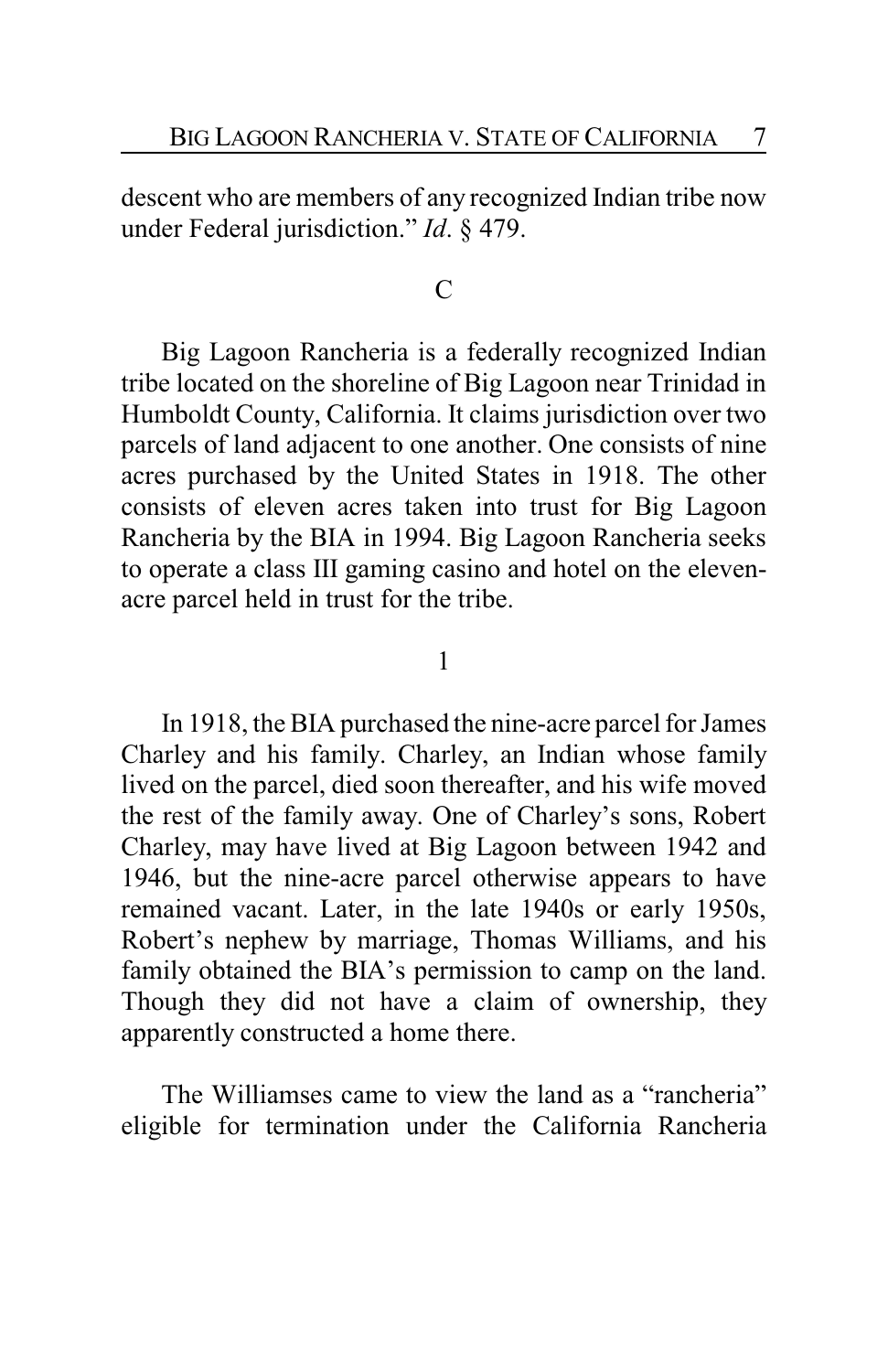Termination Act, Pub. L. No. 85-671, 72 Stat. 619 (1958).**<sup>1</sup>** They applied for dissolution of the rancheria—a step that would have distributed the land to individual tribe members—in 1967. Although approved, the dissolution never took place.

Big Lagoon Rancheria first appeared on a list of "Indian Tribal Entities that Have a Government-to-Government Relationship with the United States" in 1979, 44 Fed. Reg. 7235 (Feb. 6, 1979), and has appeared on many subsequent lists. The BIA has held the nine-acre parcel in trust for the tribe under 25 U.S.C. § 465 since at least 1979.

2

In 1994, the BIA took the eleven-acre parcel that is the focus of this appeal in trust for Big Lagoon Rancheria. It is unclear exactly when the State of California became aware of the entrustment decision. But the State's interests were plainly affected, and the State was plainly aware in 1997, when it petitioned to intervene and subsequently filed two amicus briefs before the Department of the Interior Board of Indian Appeals in a challenge to the BIA's decision. *Big Lagoon Park Co., Inc. v. Acting Sacramento Area Dir., Bureau of Indian Affairs*, 32 IBIA 309, 312 (1998). Moreover, California has by its own admission been aware of

**<sup>1</sup>** "Rancherias are numerous small Indian reservations or communities in California, the lands for which were purchased by the Government (with Congressional authorization) for Indian use from time to time in the early years of [the twentieth] century—a program triggered by an inquiry (in 1905–06) into the landless, homeless or penurious state of many California Indians." *Williams v. Gover*, 490 F.3d 785, 787 (9th Cir. 2007) (alteration in original) (quoting *Duncan v. United States*, 667 F.2d 36, 38 (1981)) (internal quotation marks omitted).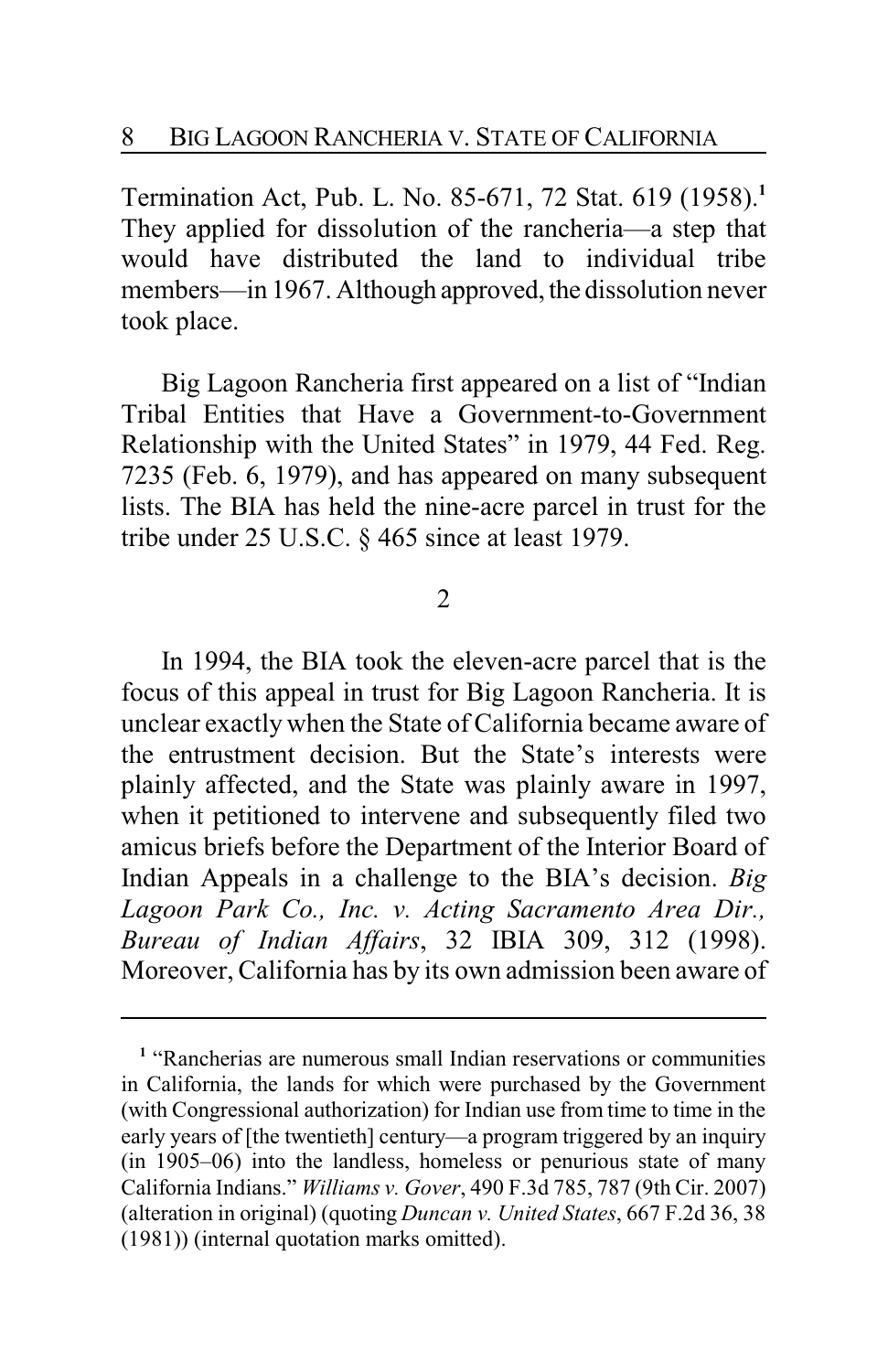the entrustment and the potential for casino gambling on the eleven-acre parcel since 1998, when the State began negotiating with Big Lagoon Rancheria directly with respect to the eleven-acre parcel.

## II

When negotiations to build the hotel and casino broke down in 1999, Big Lagoon Rancheria sued the state of California under the IGRA, alleging that California had failed to negotiate in good faith. In 2000, as part of the litigation, the state questioned whether "the lands on which Big Lagoon proposed to build its casino were Indian lands over which Big Lagoon properly had jurisdiction to conduct gaming activities."

The 1999 lawsuit was dismissed without prejudice as part of a settlement in 2005 when Big Lagoon Rancheria and the state reached an agreement allowing the tribe to build a hotel and casino. That agreement, known as the Barstow Compact, lapsed in 2007 because the California legislature failed to ratify it. Negotiations then began anew, but again failed, foundering principally because the state insisted on environmental mitigation measures related to the casino's construction as well as a share of Big Lagoon Rancheria's revenue from gaming. Throughout the course of the negotiations, the state proceeded on the assumption that it was obligated to negotiate in good faith under the IGRA.

Big Lagoon Rancheria filed the instant suit in district court in 2009, once again alleging under 25 U.S.C. § 2710(d)(7)(A)(i) that California had failed to negotiate in good faith. The tribe substantially prevailed when the district court declared that California had failed to negotiate in good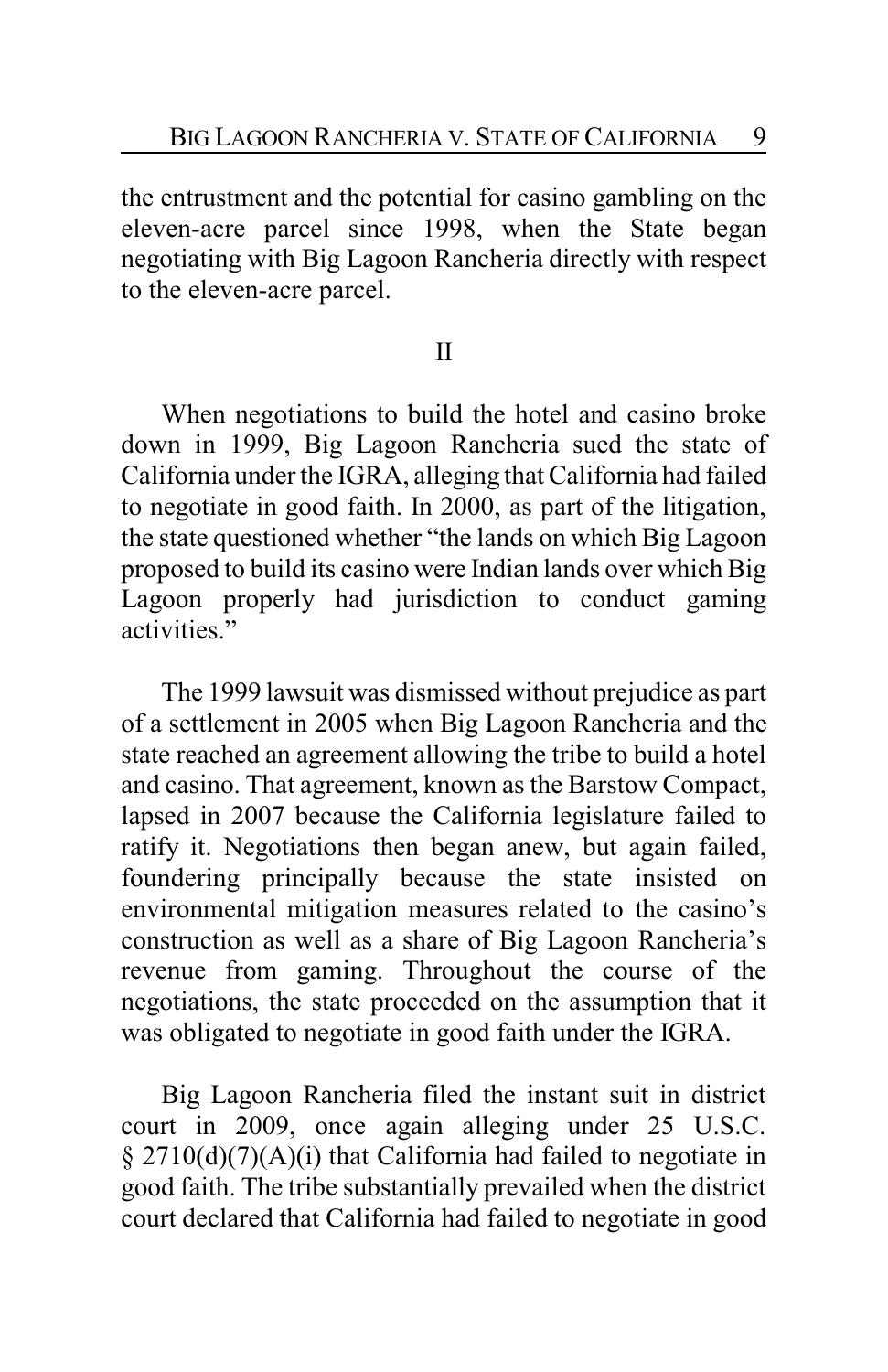faith and that the tribe was entitled to conduct gaming subject only to the Secretary of the Interior's approval of a gaming compact. *Big Lagoon Rancheria v. California*, 759 F. Supp. 2d 1149, 1160 (N.D. Cal. 2010). The State of California appeals from the district court's adverse grant of summary judgment, and also appeals the district court's order refusing to grant a continuance to conduct additional discovery under Fed. R. Civ. P. 56(f),**<sup>2</sup>** now Fed. R. Civ. P. 56(d).**<sup>3</sup>** Big Lagoon Rancheria cross-appeals, challenging the district court's ruling that negotiation over environmental measures did not necessarily constitute bad faith by California.**<sup>4</sup>**

<sup>3</sup> We review the district court's grant of summary judgment de novo. *Butte Envtl. Council v. U.S. Army Corps of Eng'rs*, 620 F.3d 936, 945 (9th Cir. 2010) (citing *Bering Strait Citizens for Responsible Res. Dev. v. U.S. Army Corps of Eng'rs*, 524 F.3d 938, 946 (9th Cir. 2008)). "[W]e determine whether there are any genuine issues of material fact for trial, viewing the evidence in the light most favorable to the nonmovant." *Guidiville Band of Pomo Indians v. NGV Gaming, Ltd.*, 531 F.3d 767, 772 (9th Cir. 2008) (citation omitted). We review the district court's decision to deny a continuance under Fed. R. Civ. P. 56(f) for abuse of discretion. *Burlington N. Santa Fe R.R. Co. v. Assiniboine & Sioux Tribes of Fort Peck Reservation*, 323 F.3d 767, 773 (9th Cir. 2003).

**<sup>4</sup>** A divided three-judge panel of this court reversed the judgment of the district court, *Big Lagoon Rancheria v. California*, 741 F.3d 1032, 1045 (9th Cir. 2014), holding that California was not obligated to negotiate in good faith under the IGRA because the eleven-acre parcel was not properly taken into trust by the BIA. We subsequently granted rehearing en banc, vacating the three-judge panel decision. *Big Lagoon Rancheria v. California*, 758 F.3d 1073 (9th Cir. 2014).

**<sup>2</sup>** The 2010 amendments to the Federal Rules of Civil Procedure moved the language contained at Fed. R. Civ. P. 56(f) to Fed. R. Civ. P. 56(d). As the notes ofthe AdvisoryCommittee explain, new "subdivision (d) carries forward without substantial change the provisions of former subdivision  $(f)$ ."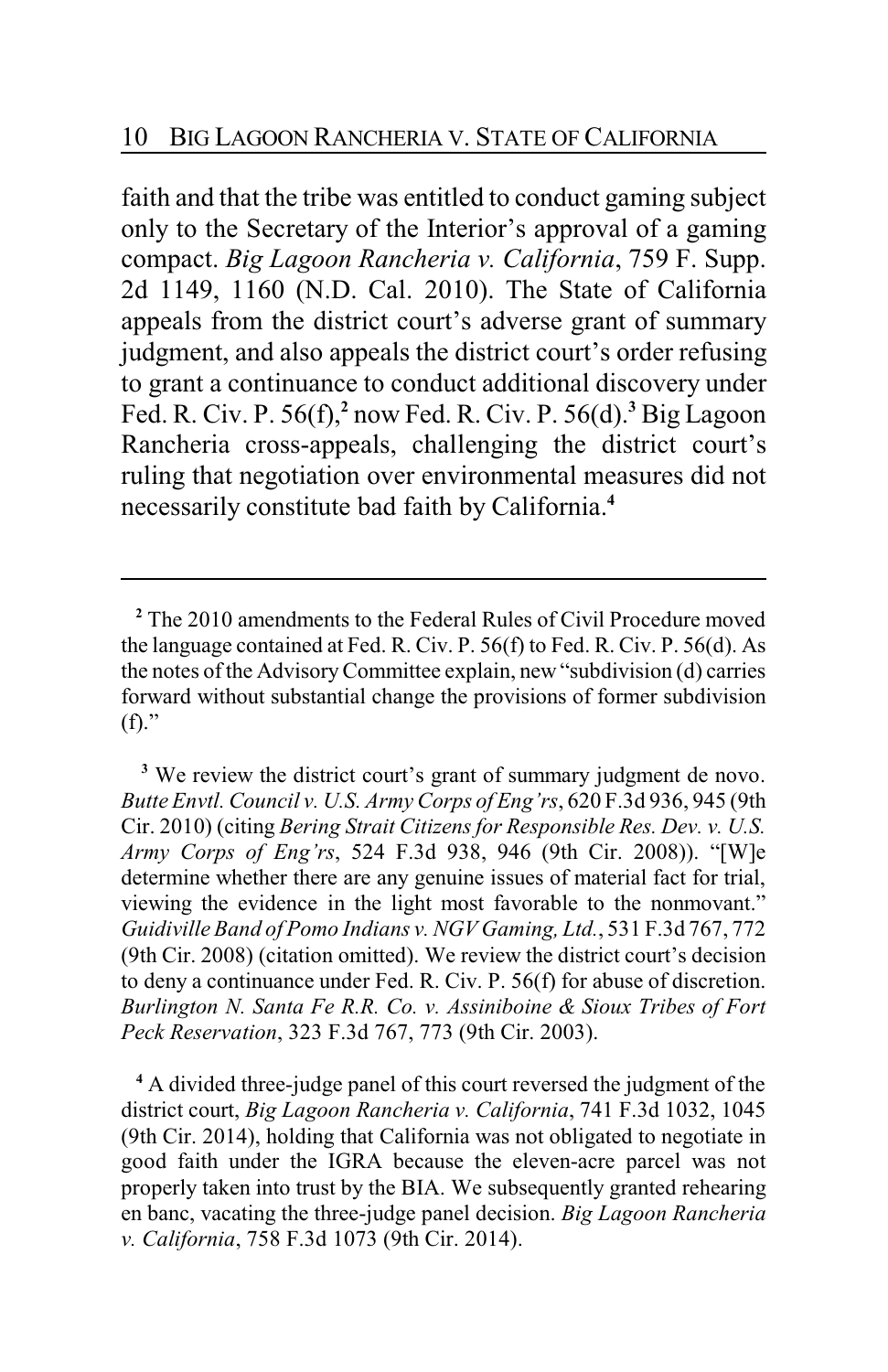#### III

#### A

California first argues that Big Lagoon Rancheria lacks standing to compel it to negotiate in good faith under the IGRA because the BIA's 1994 entrustment decision was improper and because it is not properly recognized as an Indian tribe. Although the State frames these issues in terms of challenges to standing and asserts them as affirmative defenses, the State's arguments amount to collateral attacks on the BIA's 1994 decision to take the eleven-acre parcel into trust and its pre-1979 designation of Big Lagoon Rancheria as an Indian tribe.

1

The State's principal argument is that Big Lagoon Rancheria is not entitled to enter into good faith negotiations under the IGRA because the BIA lacked the authority to take the eleven-acre parcel into trust, relying on *Carcieri v. Salazar*, 555 U.S. 379, 395 (2009).

*Carcieri* involved a challenge by the State of Rhode Island, the State's governor, and the town of Charleston, Rhode Island to the Secretaryof the Interior's decision to take thirty-one acres of land into trust on behalf of the Narragansett Tribe. As in Big Lagoon Rancheria's case, the Secretary had taken the land into trust "for the purpose of providing land for Indians" based on his authority under Section 465 of the IRA. *See id.* at 381–82; 25 U.S.C. § 465. The tribe had wished "to free itself from compliance with local regulations" governing construction of housing. *Carcieri*, 555 U.S. at 385. In response, the state, the governor,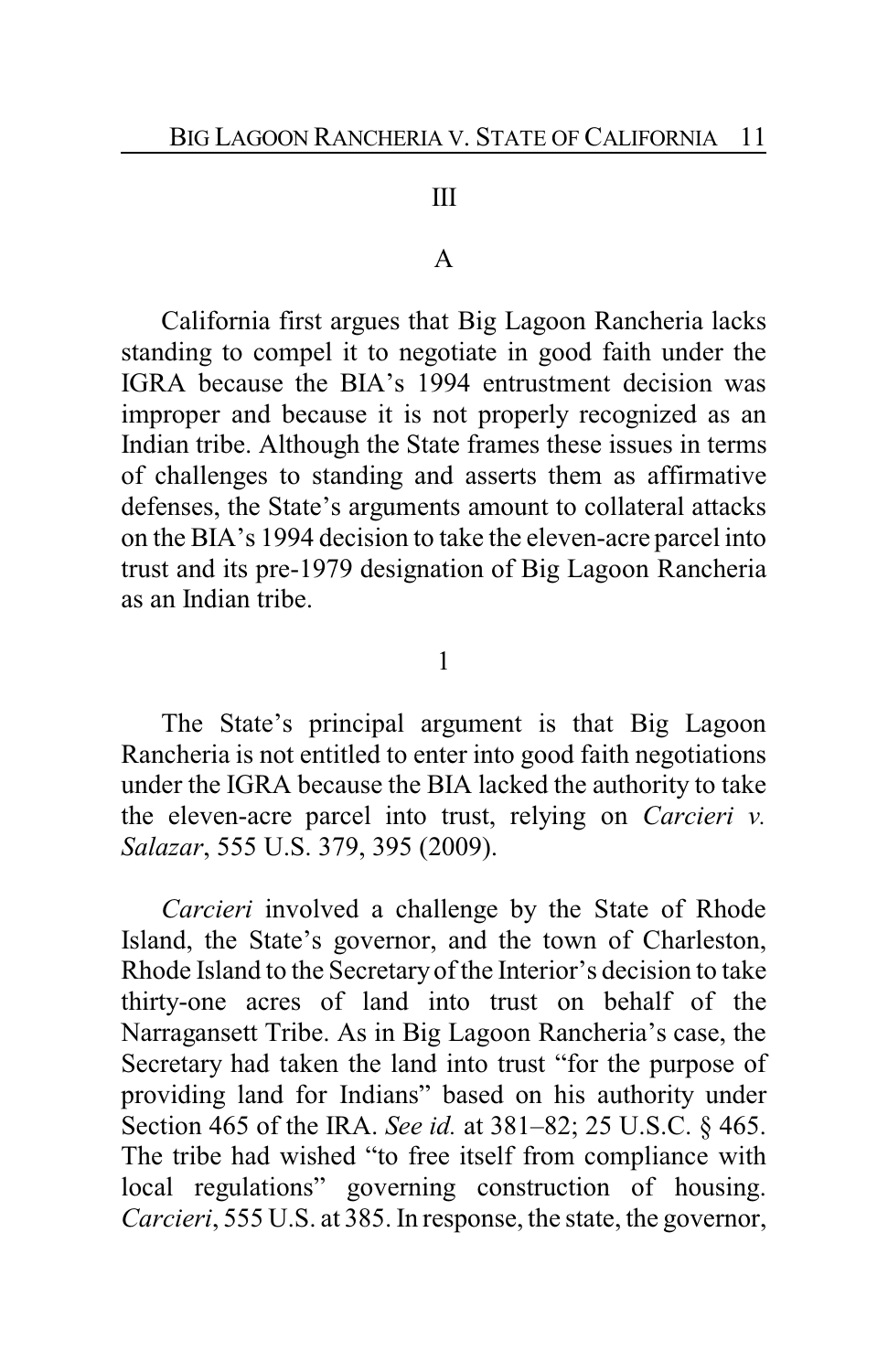and the town of Charleston timely "sought review of the . . . decision [to take the land into trust] pursuant to the Administrative Procedure Act ["APA"]." *Id*. The district court granted summary judgment in favor of the Narragansett tribe, and the First Circuit affirmed, first in a panel decision and then sitting en banc. *Id*. at 385–86.

The Supreme Court reversed. It held that the term "'now under Federal jurisdiction' in § 479 unambiguously refers to those tribes that were under the federal jurisdiction of the United States when the IRA was enacted in 1934." *Id.* at 395. The Narragansett tribe was not recognized by the United States until 1983, meaning that the Secretary of the Interior's decision to take land into trust for the Narraganset was invalid. *Id.* at 385. Therefore, under *Carcieri*, if a tribe was not under federal jurisdiction in 1934, the BIA lacks the authority to take land into trust on its behalf.

The present case is distinguishable from *Carcieri*, which involved a timely administrative challenge brought against the Secretary of the Interior. The instant case is a belated collateral attack. *Carcieri* does not address whether the BIA's entrustment decisions can be challenged outside an action brought under the APA or outside the statute of limitations for APA actions.

2

The Supreme Court has explained that a challenge to the BIA's "decision to take land into trust" is "a garden-variety APA claim." *Match-E-Be-Nash-She-Wish Band of Pottawatomi Indians v. Patchak*, 132 S. Ct. 2199, 2208 (2012) (citing 5 U.S.C. § 706(2)(A), (C)). Such claims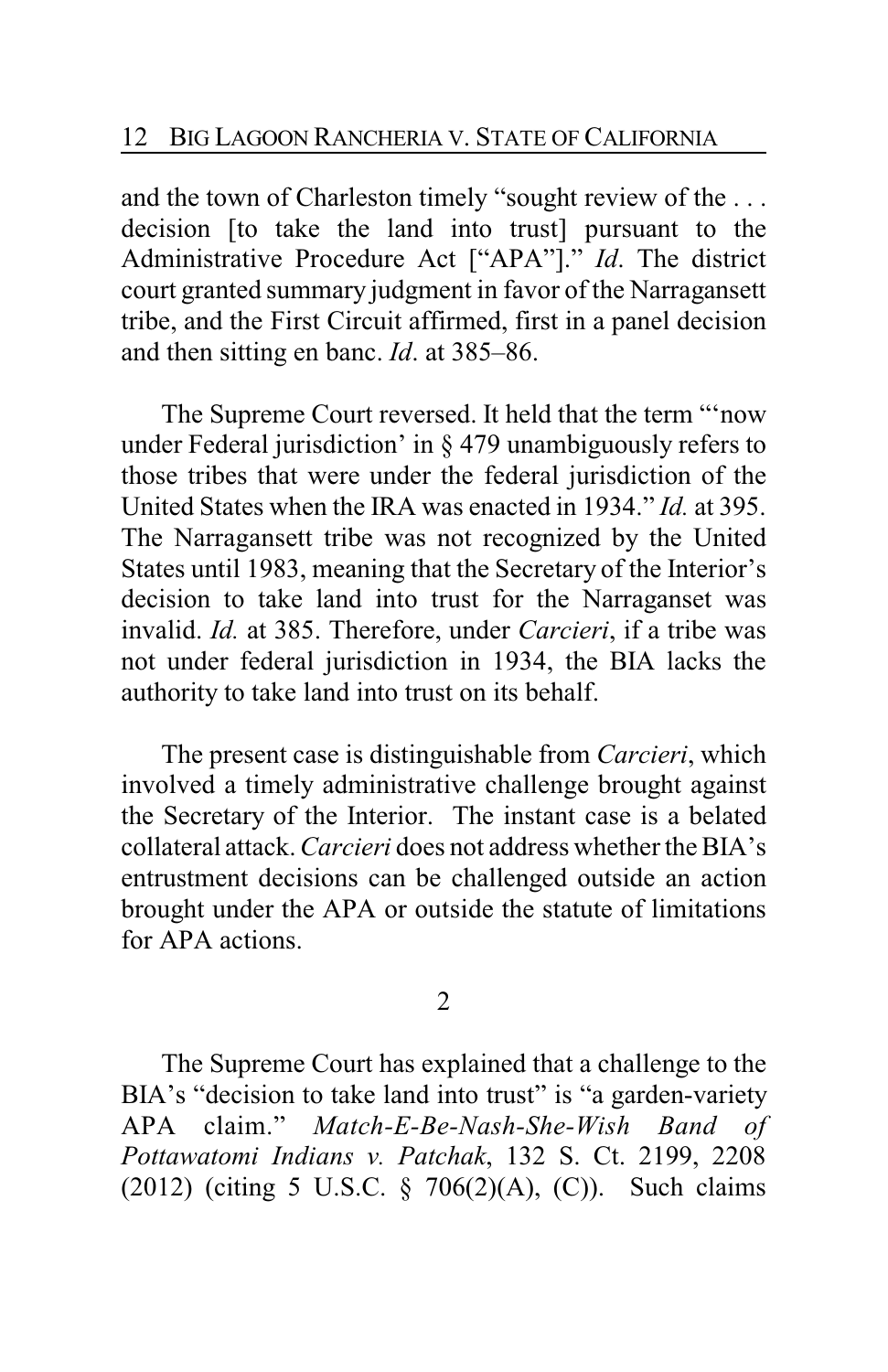"assert[] merely that the Secretary [] [of the Interior's] decision to take land into trust violates a federal statute." *Id*.

We have recently observed that parties cannot "use a collateral proceeding to end-run the procedural requirements governing appeals of administrative decisions." *United States v. Backlund*, 689 F.3d 986, 1000 (9th Cir. 2012). For example, in *United States v. Lowry*, 512 F.3d 1194 (9th Cir. 2008), we held that a criminal defendant who "declined to exercise her right to seek direct judicial review of the agency decision [in question] within the time allowed" could not "collaterally attack it in a subsequent criminal proceeding." *Backlund*, 689 F.3d at 1000 (citing *Lowry*, 512 F.3d at 1203). "[A]llowing [the defendant] to collaterally attack the administrative proceedings would effectively circumvent the six-year statute of limitations we have held governs review of such actions." *Lowry*, 512 F.3d at 1203.

While California asserts that Big Lagoon Rancheria lacks standing to invoke the IGRA, it necessarily argues that the BIA exceeded its authority when it took the eleven-acre parcel into trust. The proper vehicle to make such a challenge is a petition for review pursuant to the APA, and that is the typical method employed in prior litigation challenging entrustment decisions. *See, e.g.*, *Patchak*, 132 S. Ct. at 2210–11 (allowing an APA challenge to the government's decision to take land into trust for the benefit of an Indian tribe under 25 U.S.C. § 465); *Carcieri*, 555 U.S. at 385 ("Petitioners sought review of the IBIA decision [upholding the government's decision to take land into trust] pursuant to the Administrative Procedure Act . . . .").

Allowing California to attack collaterally the BIA's decision to take the eleven-acre parcel into trust outside the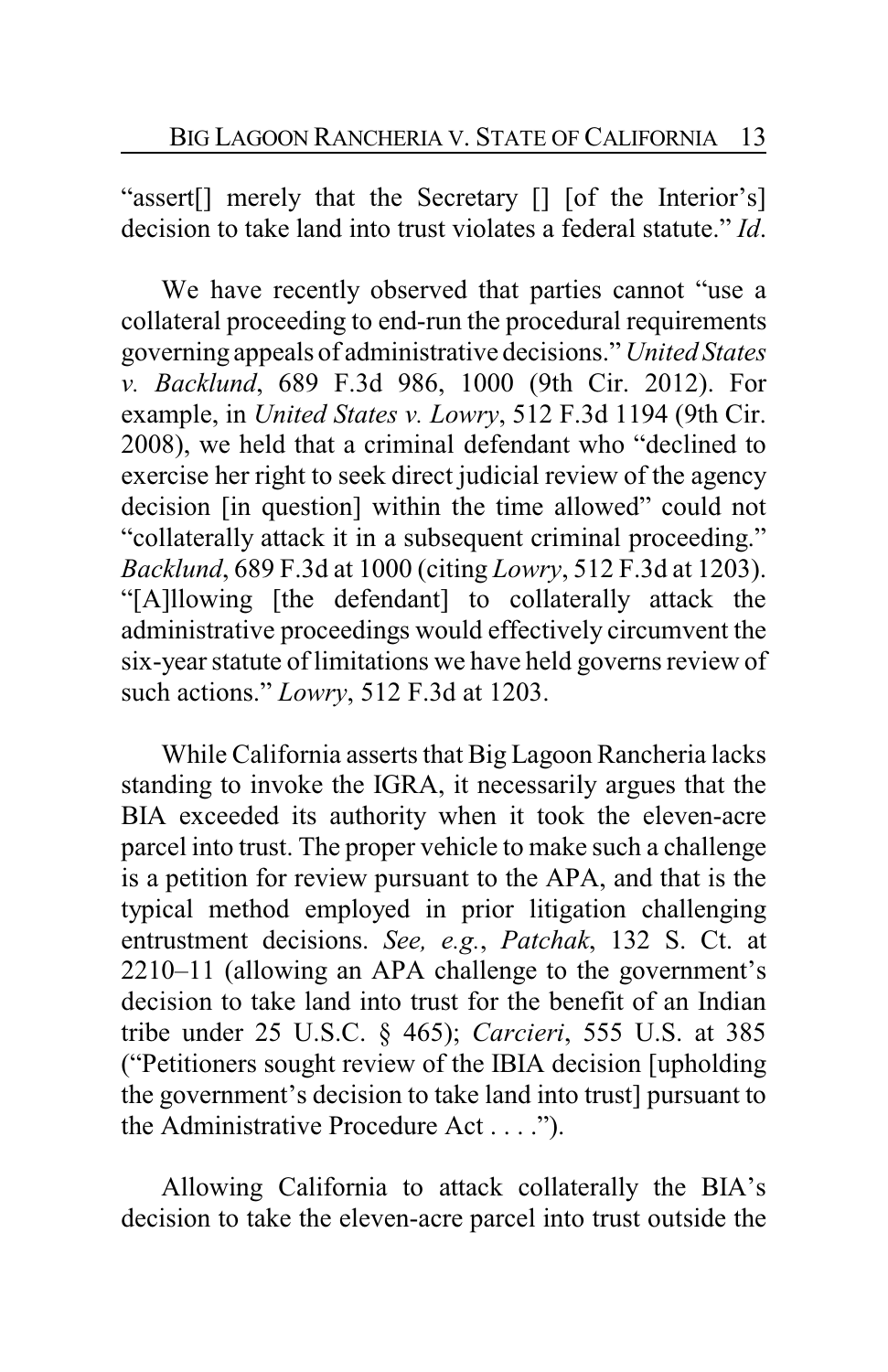APA would constitute just the sort of end-run that we have previously refused to allow, and would cast a cloud of doubt over countless acres of land that have been taken into trust for tribes recognized by the federal government.

3

And, of course, California has not brought an APA action in this case, nor has it joined the United States, the Secretary of the Interior, or any other federal government official. *See, e.g.*, *Carcieri*, 555 U.S. 385–86 ("Petitioners sought review of the IBIA decision pursuant to the" APA and named "the Secretary [of the Interior] and other Department of Interior officials" as defendants.); 5 U.S.C. §§ 702, 703 (waiving the United States's sovereign immunity where persons have "suffer[ed] legal wrong because of agency action" or have been "adversely affected or aggrieved by agency action" and allowing an "action for judicial review" against "the United States, the agency by its official title, or the appropriate officer" where "no special statutory review proceeding is applicable").

Moreover, even if California had brought an APA claim, such an action would be time barred. 28 U.S.C. § 2401(a) creates a general six-year statute of limitations for actions brought against the United States. 28 U.S.C. § 2401(a) ("Except as provided by chapter 71 of title 41, every civil action commenced against the United States shall be barred unless the complaint is filed within six years after the right of action first accrues."). We have held that this rule "applies to actions brought under the APA." *Wind River Mining Corp. v.*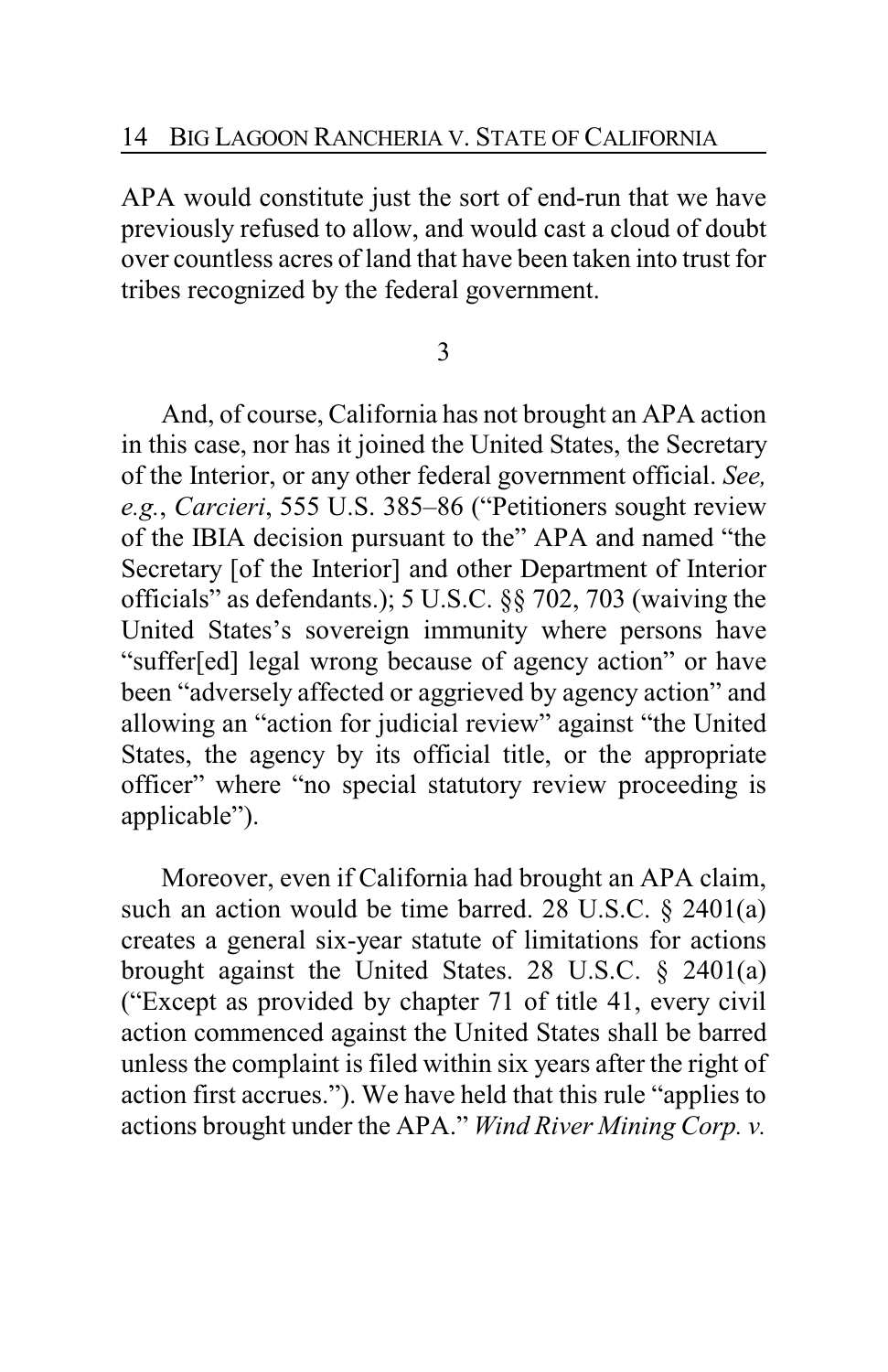*United States*, 946 F.2d 710, 713 (9th Cir. 1991).**<sup>5</sup>** Therefore, California's arguments that the BIA does not properly hold the eleven-acre parcel in trust for Big Lagoon Rancheria fail, both because the state has failed to file the appropriate APA action and because such an APA challenge would be timebarred.

## B

The State also challenges the BIA's recognition of Big Lagoon Rancheria as an Indian tribe. The thrust of the State's argument is that it is unclear how the tribe came to appear on the list of "Indian Tribal Entities" in 1979 and that such uncertainty gives rise to an issue of material fact precluding summary judgment.

California has not brought an APA challenge to the BIA's determination, and, like the challenge to the BIA's entrustment decision with respect to the eleven-acre parcel, such a challenge would be time-barred for the reasons stated in Part III(A)(3), *supra*.

**<sup>5</sup>** In *Wind River*, we recognized an exception to the six-year statute of limitations when "a challenger contests the substance of an agency decision . . . by filing a complaint for review of the adverse application of the decision to a particular challenger." *Wind River*, 946 F.2d at 715. We reasoned that a cause of action should be understood to "accrue" six years following the application of the decision to a particular challenger under those circumstances because "[t]he government should not be permitted to avoid all challenges to its actions, even if *ultra vires*, simply because the agency took the action long before anyone discovered the true state of affairs." *Id*. That exception is inapplicable here because California understood the "true state of affairs" concerning the BIA's decision to take the eleven-acre parcel into trust by, at the very latest, 1997, when it filed amicus briefs in a proceeding challenging the BIA's authority to take the eleven-acre parcel into trust.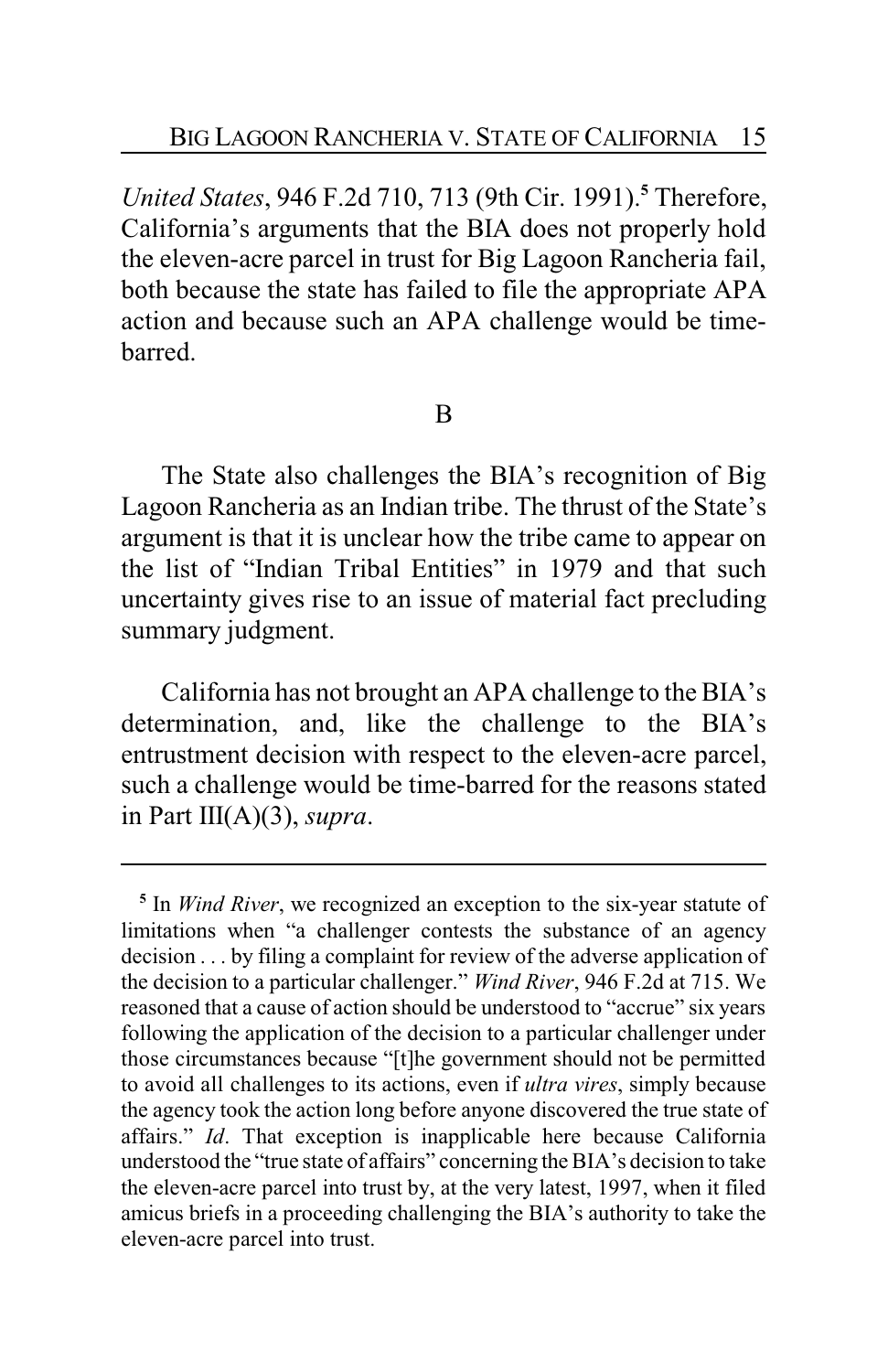#### IV

California also appeals the district court's decision not to grant a continuance under Fed. R. Civ. P. 56(f). When a district court refuses to grant a motion for a continuance, we have found abuse of discretion only "'if the movant diligently pursued its previous discovery opportunities, and if the movant can show how allowing additional discovery would have precluded summary judgment.'" *U.S. Cellular Inv. Co. v. GTE Mobilnet, Inc*., 281 F.3d 929, 934 (9th Cir. 2002) (quoting *Qualls v. Blue Cross of Cal., Inc.*, 22 F.3d 839, 844 (9th Cir. 1994)).

The district court ruled that the State was not entitled to a continuance because "the status of the Tribe and its elevenacre parcel has no bearing on whether the State negotiated in good faith." *Big Lagoon*, 759 F. Supp. 2d at 1160. Effectively, the district court concluded that whether Big Lagoon Rancheria is properly recognized as a tribe and whether the eleven-acre parcel is properly held in trust are irrelevant to whether the State was obligated to negotiate in good faith. While the State's claims fail in this case, such considerations might not be irrelevant in a case involving a timely APA claim.

Nonetheless, the district court also observed that the State "was [not] reasonably diligent in seeking discovery" on an earlier motion to stay all proceedings except discovery in the district court. The record provides ample support for that conclusion. The parties agreed to one extension of the discovery deadline, and the court granted another. The deadline for filing dispositive motions was likewise extended twice in the district court, once by agreement of the parties and once by the court. In addition, the State waited until mid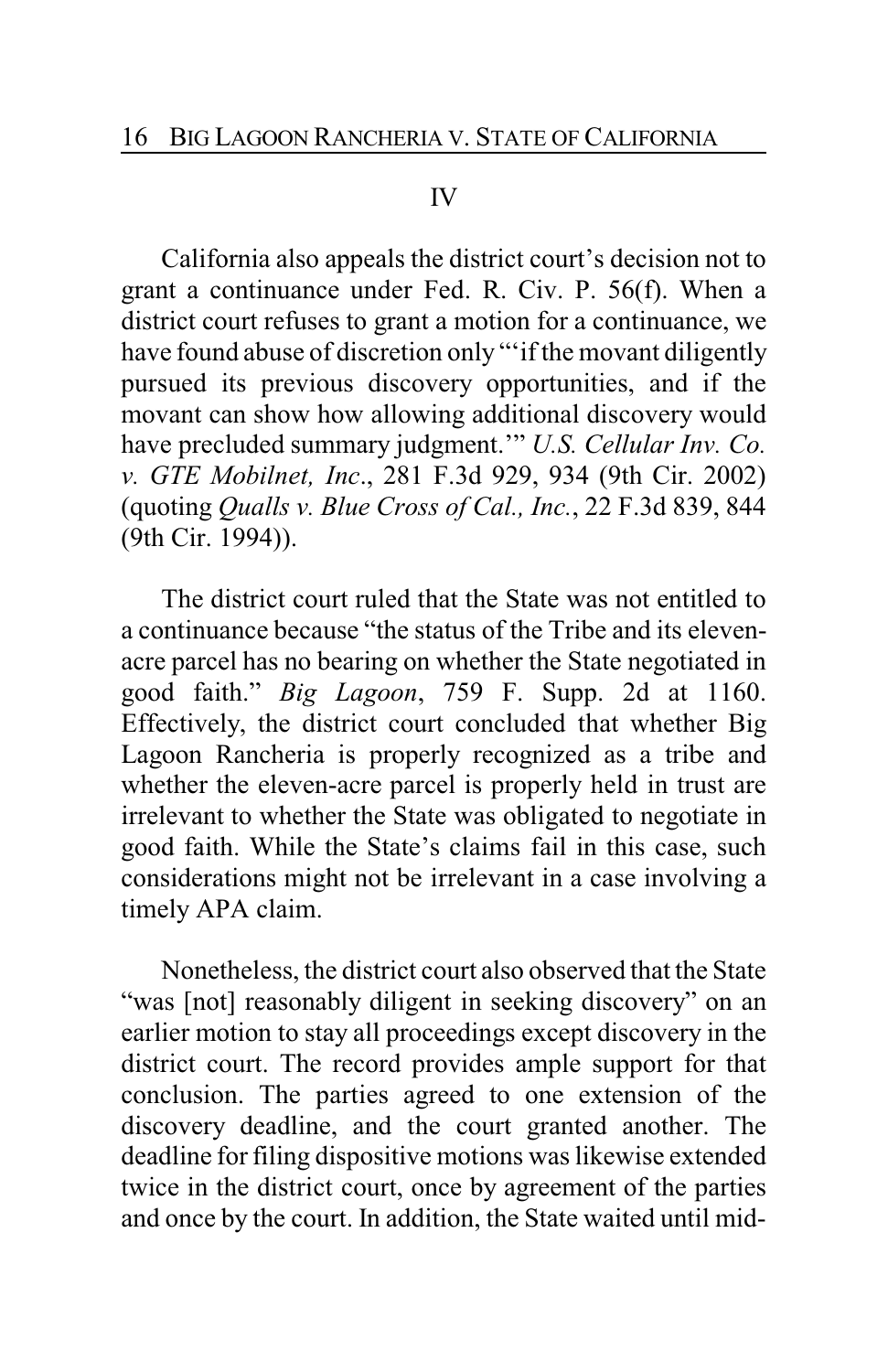December 2009—very near the end of the discovery period to serve the BIA with a document subpoena. Because the State failed to demonstrate that it "diligently pursued its previous discovery opportunities," the district court did not abuse its discretion when it denied the State's motion for a continuance. *U.S. Cellular*, 281 F.3d at 934.

# V

On cross-appeal, Big Lagoon Rancheria challenges the district court's ruling that the State's negotiation over environmental measures did not necessarily constitute bad faith. The district court concluded that "environmental mitigation measures are a permissible subject for negotiation under [the] IGRA" under certain circumstances so long as the State offered "as a meaningful concession gaming rights that are more expansive than allowed to otherwise similarly situated tribes." *Big Lagoon*, 759 F. Supp. 2d at 1162. It found that the State had not offered meaningful concessions, but stopped short of holding that a request for environmental mitigation necessarily constitutes bad faith. *Id.*

"A case is moot on appeal if no live controversy remains at the time the court of appeals hears the case." *NASD Dispute Resolution, Inc. v. Judicial Council of Cal.*, 488 F.3d 1065, 1068 (9th Cir. 2007). We have held that "[t]he test for whether such a controversy exists is 'whether the appellate court can give the appellant any effective relief in the event that it decides the matter on the merits in his favor.'" *Id*. (quoting *In re Burrell*, 415 F.3d 994, 998 (9th Cir. 2005)).

The district court ordered the State to reach a gaming compact with Big Lagoon Rancheria to govern class III gaming. *Big Lagoon*, 759 F. Supp. 2d at 1163. Subsequently,